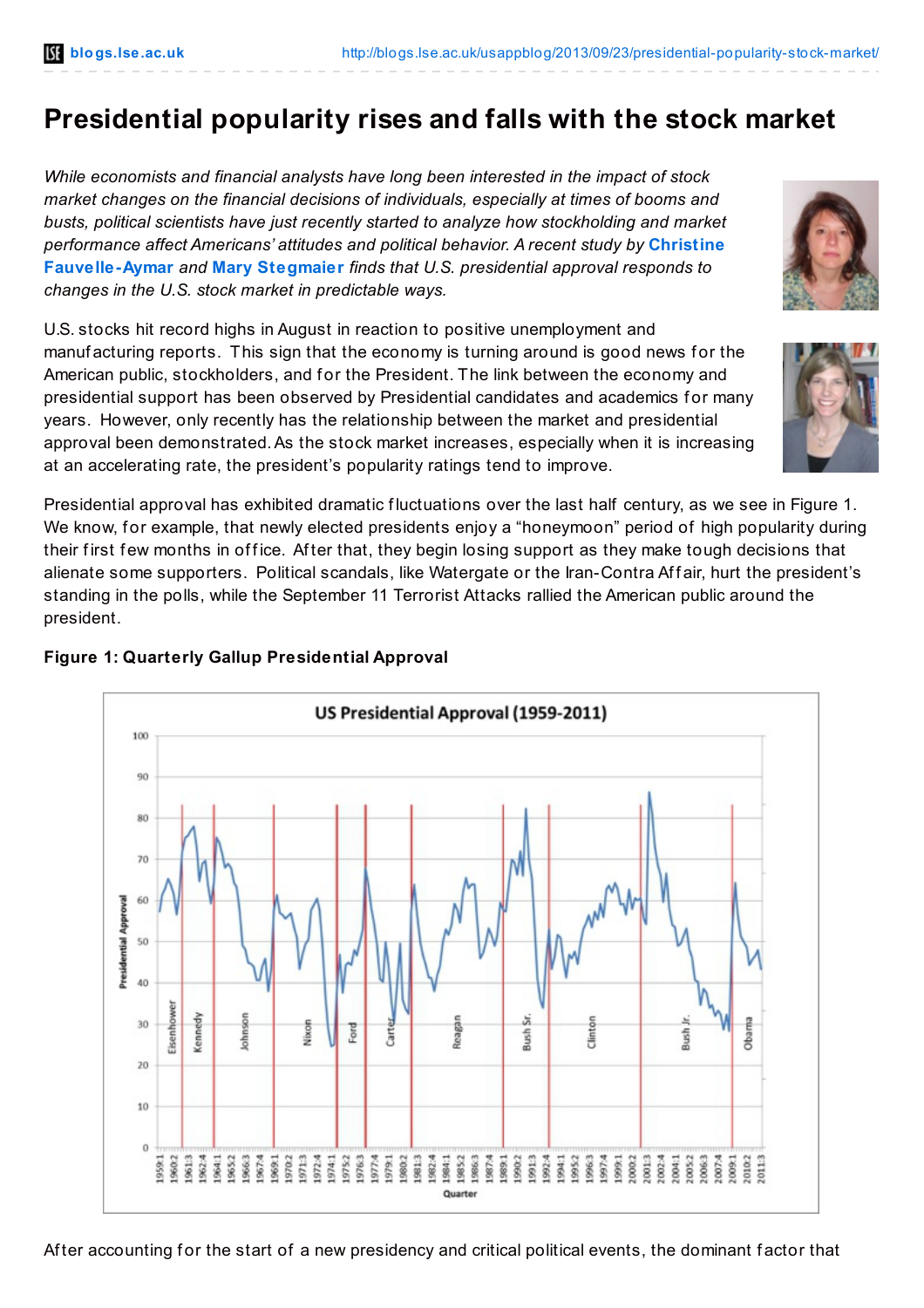explains fluctuations in approval ratings is the state of the economy. In general, we [see](http://link.springer.com/article/10.1007/s11127-013-0086-6) that the public rewards the president when the economy is improving, and punishes the president during economic decline. Research has tended to emphasize traditional macroeconomic indicators – economic growth, unemployment and inf lation – in explaining changes in presidential approval. These same macroeconomic factors also impact government support in other democracies.

Curiously, it is rare for a study of presidential approval to include the impact of the stock market. But, we argue that there are good reasons to consider the market's inf luence. First, the market is a leading economic indicator, responding to all types of inf ormation and shocks including national economic trends and government policies. As such, stock market f igures capture much more about the national economy and business environment than looking at just the unemployment rate or GDP growth. Second, over half of U.S. households own stock directly or indirectly through retirement plans and mutual funds. With so many people holding stock in one form or another, Americans' personal wealth is directly tied to the fortunes of the market. Third, stock market numbers are reported more frequently in the media than other macroeconomic indicators, and reporters of ten analyze the daily stock reports in terms of the nation's economic health and what it means for Americans' pocketbooks. Even if the public, in general, isn't attuned to the market, those who pay even cursory attention to the news can have an overall sense of the market's direction.

Finally, the stock market should be related to Presidential approval because theoretically

Credit: Jonas Smith (Creative Commons BY)

it is reasonable for Americans to assign at least some responsibility for stock performance to the President. On the surf ace, the link might not be apparent. But we know that citizens hold the president responsible for the direction of the national economy at election time and in approval ratings. Since the nation's economic trajectory will have some impact on market perf ormance, and because the public holds the president accountable for national economic performance, the connection exists for stock market conditions to inf luence presidential approval.

In our research, we examine the impact of stock market changes, using the quarterly All Shares Index, 2005 = 100, for the United States compiled by the OECD, on quarterly Gallup presidential approval ratings from 1960-2011. In doing so, we account for the "honeymoon" effect, political events, and other macroeconomic measures that have been shown to influence presidential popularity. Therefore, the stock market effect is what we find after taking into account these other factors.

Presidential approval is highly sensitive to changes in the share index. A positive change in the index, when controlling for other relevant factors, on average produces an increase in the President's approval. Interestingly, the effect is even more pronounced when we look at market acceleration or deceleration. When the market is growing at an increasing rate, voters reward the president, but when growth is decelerating, the president is punished. For example, if the share index increases by 5 points between quarters 1 and 2 and then increases by another 15 points between quarters 2 and 3, the market has continued to show growth, and the growth has accelerated, since the increase in the most recent time period is 10 points higher than in the previous period. Controlling for the other factors, this 10 point acceleration would produce a 2.8 percentage point boost in the president's approval rating. This logic holds true when the market is in decline as well.As the market drops at an increasing pace, the president is punished, but as the market declines at a decreasing rate, the president reaps rewards.

Our findings, combined with the findings of [others](http://martial-foucault.com/wp-content/uploads/2010/10/WEP_Patrimonial.pdf), show that stockholding and stock market changes affect support for parties and presidents. Since parties and presidents want to win reelection, these findings suggest that governments have political incentives to use their powers to boost stock returns, especially at election time. This is the other side of the economic voting logic – the logic of the political opportunistic and partisan [business](http://books.google.co.uk/books/about/Political_Cycles_and_the_Macroeconomy.html?id=NAClEiUYzMwC&redir_esc=y) cycle models. It can now be applied to the stock market, since the market's impact on presidential support is important at least for citizens in the United States.

*Please read our comments policy before [commenting.](http://blogs.lse.ac.uk/usappblog/comments-policy/)*